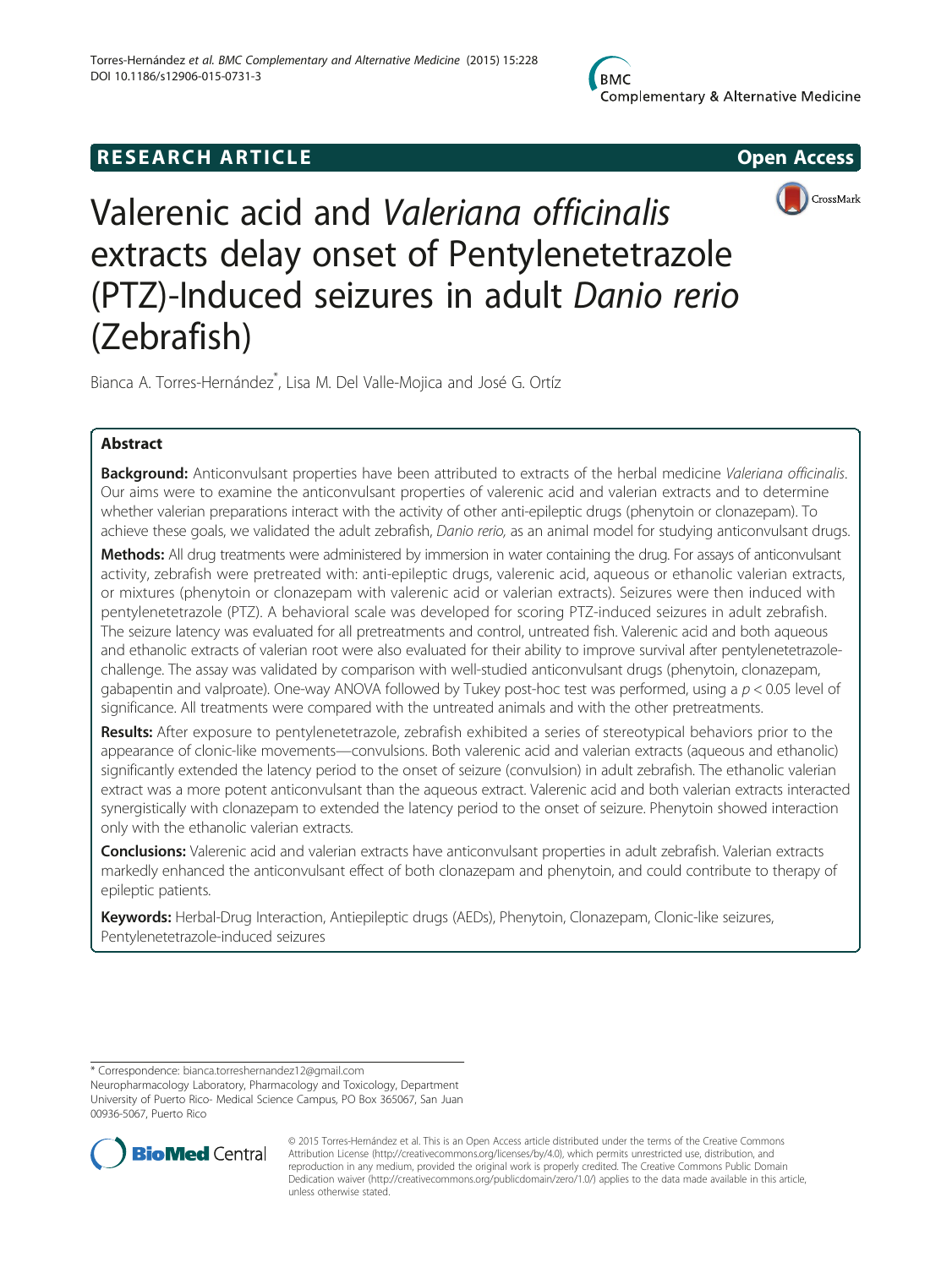# Background

Epilepsy is a neurological disease with different causes e.g. genetic, structural/metabolic and unknown reasons [[1\]](#page-8-0). In 2012, the Word Health Organization estimate 50 million of people worldwide have epilepsy [\[2](#page-8-0)]. Treatment of epileptic patients is difficult because of the inability of current antiepileptic drugs (AEDs) to control some types of seizures in almost 30 % of the patients [[2](#page-8-0)–[4\]](#page-8-0). Other problems associated with current AEDs include low patient compliance [[5](#page-8-0)–[7\]](#page-8-0), cognitive problems induced by AEDs [[8\]](#page-8-0) and the development of drug resistance [[9, 10\]](#page-8-0) among others.

Patients often combine multiple drugs, including natural products, to obtain better seizure control [\[11\]](#page-8-0), or to treat other health conditions [[12](#page-8-0), [13\]](#page-8-0) (reviewed in [\[14](#page-8-0)]). Interactions of AEDs with other drugs including other anticonvulsants and natural products is a clinical problem [\[15](#page-8-0)–[17\]](#page-8-0). Extracts of valerian roots have been used for more than 2000 years to treat a variety of symptoms, such as anxiety and insomnia [[18](#page-8-0)], and for their anticonvulsant properties [\[19](#page-8-0), [20](#page-8-0)] (reviewed in [[21\]](#page-8-0)). It has been documented that patients who self-administer valerian with AEDs may experience increased sedation [\[21](#page-8-0), [22](#page-8-0)]. Nonetheless, few studies have rigorously examined the anticonvulsant properties of valerian extracts [[23](#page-8-0)–[25](#page-8-0)], and more evidence is required to determine if valerian extracts alter the therapeutic effects of AEDs. The principal objective of the present work was to determine whether valerenic acid or valerian extracts interact with well-studied traditional AEDs phenytoin and clonazepam, to potentiate or reduce their anticonvulsant effect.

Valeriana officinalis contains more than 150 chemical constituents identified in the essentials oils [[26](#page-8-0)] and some constituents variation are found from plant harvest [[27, 28](#page-8-0)]. Valerenic acid is considered to be the principal constituent [[29, 30\]](#page-8-0). The aqueous extract contain hydroxylvalerenic acid and acetoxyvalerenic acid in varying proportions [\[31, 32](#page-8-0)]. The second objective of the work was to examine the anticonvulsant properties of valerenic acid alone, as well as the aqueous and ethanolic extracts of Valeriana officinalis. These studies were performed in adult zebrafish (Danio rerio), an animal model used to study clonic-like behaviors [\[33](#page-8-0)–[36\]](#page-8-0) and for screening drugs [[37, 38\]](#page-8-0).

# Methods

# Animals and maintenance

Adult male and female, wild-type short-fin zebrafish (*Danio rerio*), 3–6 months old and weighing  $0.25 \pm$ 0.04 g (mean  $\pm$  SEM) were obtained from Caribe Fisheries Inc. (Lajas, Puerto Rico). Each purchase of 100–200 fish was termed a "batch". Zebrafish, approximately 1:1 female to male were maintained in an aquarium with an automatic filtration system and covered with blue contact

paper to reduce stress. Fish were fed by an automatic feeder two times daily with Wardley Tropical Fish Premium Flakes Food. The animal room was illuminated on a 14/10 h light/dark cycle. Room temperature was maintained at 25 °C  $\pm$  1 °C. The animals were observed in quarantine at least one week before use in experimental studies. This study was carried out in strict accordance with the recommendations in the Guide for the Care and Use of Laboratory Animals of the National Institutes of Health. The protocol was approved by the Institutional Animal Care and Use Committee of the University of Puerto Rico, Medical Sciences Campus (Protocol number 3180110). All efforts were made to minimize animal pain and suffering.

# **Chemicals**

Valerenic acid (VA) was purchased from Chromadex (Irvine, CA.), clonazepam from Roche (Caguas, PR), and phenytoin from Parke-Davis Div of Pfizer Inc. Gabapentin, valproic acid sodium salt and pentylenetetrazole (PTZ) were obtained from Sigma-Aldrich Co. (St. Louis, MO).

The valerenic acid stock solution was prepared by dissolving valerenic acid powder in ethanol (70 %); the stock solution was stored at −20 °C for no more than two months. Dilutions were prepared with aquarium water. The ethanol concentration in valerenic acid solutions (0.40 to 89.5 g/ml) ranged from 0.0059 to 1.4 %, respectively.

Aqueous and ethanolic extracts were prepared from certified organically grown dry powdered roots (Lot 111H-OUP; harvested in 2004) and from fresh valerian roots (Lot 1020P-OUF, harvested in 2008). Both were obtained from Pacific Botanicals (LLC Grants Pass, Oregon).

Extraction methods were modified from Del Valle-Mojica *et al.* [[39](#page-8-0)]. For the ethanolic extract, dry valerian powder (150 mg/ml) was stirred in 70 % ethanol in a covered beaker at room temperature (25 °C) for 1 h. Aqueous extracts were prepared from either fresh root or dry valerian powder (100 mg/ml). Fresh roots were first ground in a blender (Windmere Mod. BD70) at Liquefy mode with Milli-Q ultra-pure water for 2 min. Aqueous preparations were extracted by stirring in a covered beaker for 1 h at room temperature. Particulates were removed by filtering through coarse filter paper (dry powder) or by centrifugation (fresh root) at 6700 g. Extracts were prepared fresh daily for each experiment and were not stored.

# Composition of valerian extracts

Both aqueous and ethanolic valerian extracts of dry valerian powder (Lot 111H-OUP) were prepared and analyzed by Chromadex, Inc. (Irvine, CA) to detect and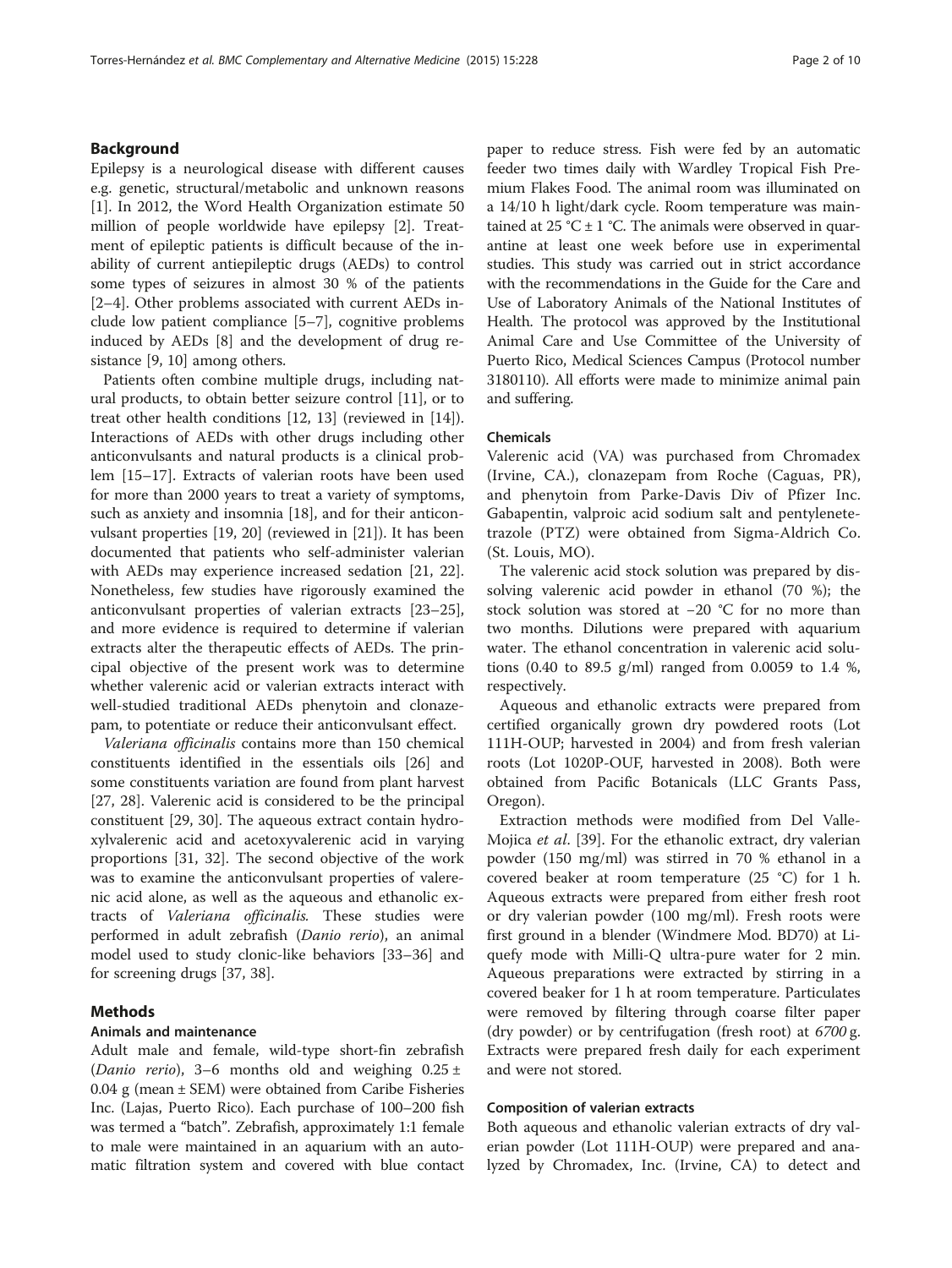quantify valerenic acid species (hydroxyvalerenic, acetoxyvalerenic, and valerenic acid) using high-performance liquid chromatography (HPLC). In summary 1250 mg of valerian powder roots were extracted with Milli-Q water or 70 % ethanol in a 25 ml flask and stirred 1 h at room temperature. The extract was then filtered using a 12.5 cm Whatman qualitative #1 filter followed by a 10 min centrifugation at 3700 rpm. The sample was filtered through a 0.45 μm PTFE into an HPLC vial for analysis. Agilent 1100 Series HPLC system was used, with Phenomenex Kinetex C18 30  $\times$  2.1 mm, 2.6  $\mu$ m column at 50 °C. Elution was done with two mobile phase 0.1 % phosphoric acid and acetonitrile. The injection volume was 0.8 μl with a flow rate of 0.5 ml/min. Detection was done with UV/Vis at 210 nm.

# PTZ experiments

All experiments were performed with randomly selected, untreated male and female zebrafish. Experiments were started between 8:00 am and 4:00 pm. Experiments were performed with 12–16 animals per point, a number which previously provided statistically valid results in adult zebrafish [[40\]](#page-8-0).

# PTZ-induced seizures (convulsion) progression scale

The scale was developed with naïve (untreated) zebrafish (2–4 per group, 12–16 fish per concentration). Fish were immersed in a clear plastic tank,  $(7.5 \text{ cm} \times 4.5 \text{ cm} \times$ 6.0 cm) containing PTZ (0.1–20 mg/ml) in a final volume of 100 ml aquarium water. Behavior was recorded with a Panasonic SD Video Camera, Model # SDR- S26, for a maximum of 30 min. The video was observed to score the convulsion stages.

### Pretreatments

Prior to the PTZ exposure, naïve zebrafish (3–4 per group) were pretreated by immersion (to minimize stress to animals) for 1 h in a 15 ml chamber (3.0 cm  $\times$  5.0 cm  $\times$ 2.5 cm) containing treatment (valerenic acid, valerian extracts or AEDs) dissolved in aquarium water (Additional file [1](#page-7-0)). Animals were monitored continuously during the pretreatment period. Because of the toxicity of valerenic acid, pretreatment was for a maximum of 5 min. Possible interactions between AEDs (phenytoin and clonazepam) and valerian extracts were tested with the same protocol, except that the pretreatment tank contained combinations of phenytoin (1 mg/ml) or clonazepam (0.5 μg/ml) with valerian extracts. For valerenic acid combinations with phenytoin or clonazepam, fish were first pretreated for 1 h in water containing the AED, then transferred to a tank containing only valerenic acid (37 μg/ml) for 5 min. Preliminary experiments with a range of concentrations of valerenic acid and valerian extracts were performed to determine the appropriate range for the concentration-

response curve. Concentrations higher than 0.1 mg/ml valerenic acid, 2 mg/ml ethanolic valerian extract or 25 mg/ml aqueous valerian extract were not tested due to toxicity (e.g., fish lost posture, lay on its side, had no mobility with exception of the gills (a sign of sedation) or died during the absorption time).

## Latency experiments

Following pretreatment, fish were transferred to a clear plastic tank, (7.5 cm  $\times$  4.5 cm  $\times$  6.0 cm) containing PTZ (3 mg/ml) in a final volume of 100 ml aquarium water. Behavior was continuously monitored and recorded with a Panasonic SD Video Camera, Model # SDR-S26 for 10 min or until the zebrafish lost posture (maximum of 30 min). The seizure latency period was defined as the time from initial exposure to PTZ until zebrafish reached Stage 7 (defined as a wild jump, clonic-like movement (convulsion), immediately followed by the loss of posture). After the convulsion, animals were removed to the washout tank.

If animals did not show both clonic movements and loss of posture, they were considered to be seizure-free and were not included in the data analysis. The video was observed to score the convulsion stages and to quantify the latency of each fish. Each set of experiments was repeated at least three times using animals from different batches and a minimum of 6 zebrafish per data point. All studies included animals with no pretreatment exposed to PTZ, as daily controls, in addition to animals pretreated with test drugs. The concentrations of AEDs used in drug combination experiments were based on our preliminary concentration-response studies in adult zebrafish.

### Statistical analysis

Analysis of variance (ANOVA) and  $IC_{50}/EC_{50}$  analyses were calculated with GraphPad Prism software (La Jolla, CA). Latency data are presented as mean ± standard error of the mean (SEM) for individual animals. One-way ANOVA followed by Tukey post-hoc test was performed, using a  $p < 0.05$  level of significance. All treatments were compared with the untreated controls and with the other pretreatments.

# Results

### Seizure progression in adult zebrafish

Zebrafish exposed to PTZ exhibited a sequence of behaviors before the clonic-like movements (wild jumping) followed by loss of posture that characterized the PTZinduced seizure. We defined "loss of posture" as the state when the zebrafish lay on its side or had an involuntary vertical position (Fig. [1\)](#page-3-0). The appearance of progressive stages was concentration-dependent (Table [1](#page-3-0)). In Stage 1 animals usually went to the bottom of the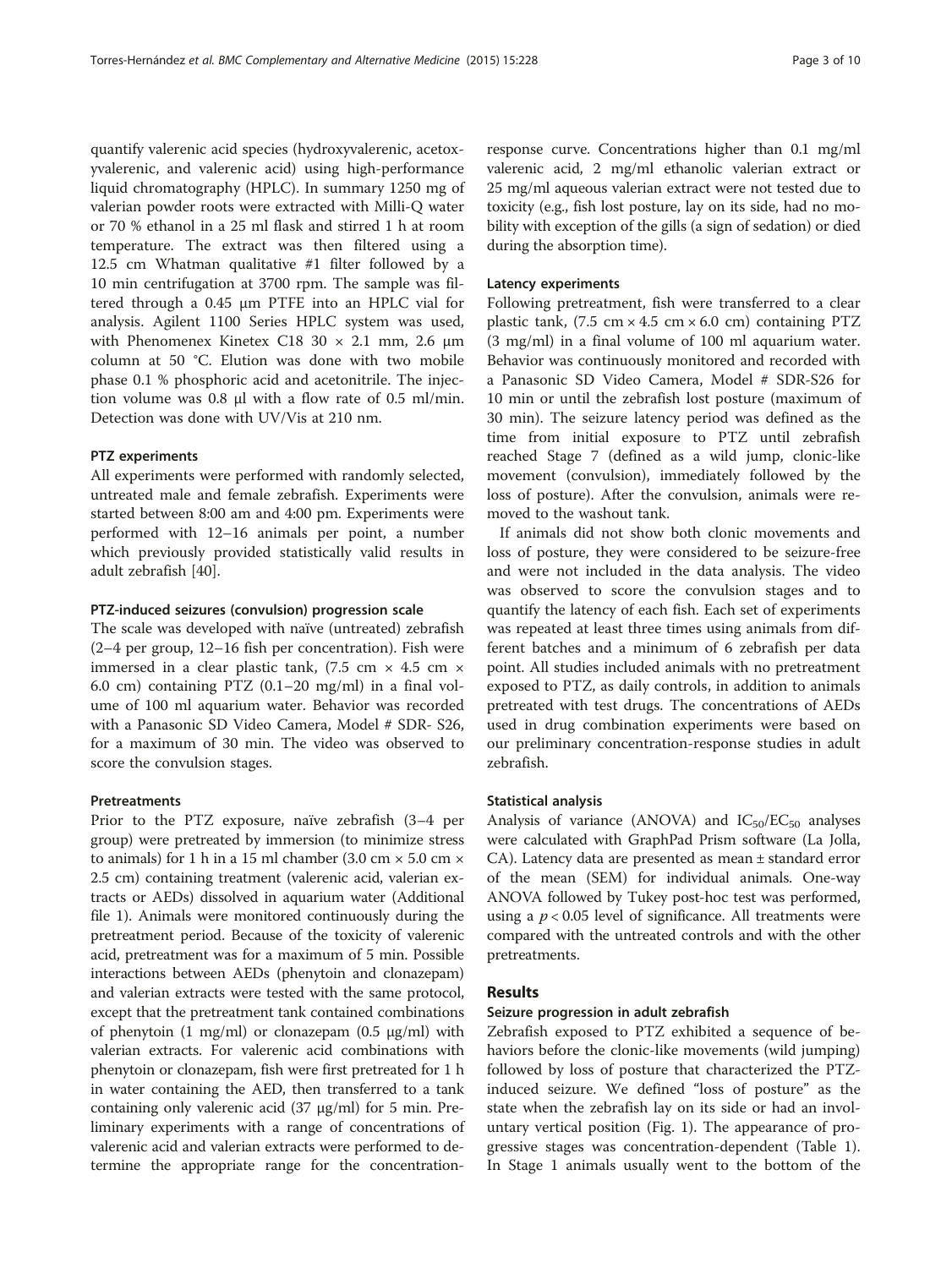tank either did not move or moved only very close to the bottom. After a few seconds, they began to move very rapidly (Stage 2). In Stage 2, the animals increased their locomotion during 10 min of exposure to PTZ. With PTZ concentrations below 0.5 mg/ml, animals did not progress to other stages of our scale during the 30 min observation period. The complete sequence of behavioral stages 2–7 observed with PTZ concentrations of 0.5 mg/ml and higher included the following: Increased locomotion (Stage 2); hit the tank walls (Stage 3); go to the water surface and then rapidly to the bottom of the tank (Stage 4); faster, occasional shaking movement (Stage 5); and erratic circular or diagonal movement

(Stage 6). Stage 7 was characterized as wild jump, cloniclike movement (convulsion), and loss of coordination/posture, staying at the bottom and later recovering posture and motion. This stage could be identified from 0.7 to 3 mg/ml (5–22 mM) PTZ. The progression between stages at higher PTZ concentrations (6–20 mg/ml; 43– 144 mM), was very fast, and we could only identify the more obvious stages (1, 2, 6, 7, and 9). Stage 7 was the most clearly reproducible behavior regardless of the pharmacological pretreatment, and for that reason was selected as the end point for quantifying latency. If an animal did not present stage 7, it was considered a seizurefree animal.

## The PTZ latency concentration-response curve

The seizure latency to the Stage 7, clonic-like movement was determined by exposing zebrafish to a range of PTZ concentrations from 0.7 to 20 mg/ml for 10 min (Fig. [2\)](#page-4-0). Zebrafish did not lose posture during the 10-min exposure to PTZ with concentrations below 0.80 mg/ml. With increasing PTZ concentration (0.70 to 5 mg/ml), the latency to the onset of convulsions decreased in a concentration-dependent fashion. The  $EC_{50}$  for PTZ-induced convulsions in adult zebrafish was 0.49 mg/ml (95 % Confidence Interval, 0.43– 0.56 mg/ml).

# The effect of traditional AEDs on the latency to convulsion compared with ethanolic valerian extract

Naïve (untreated) animals had a seizure latency of  $107 \pm$ 8 sec after PTZ challenge (Fig. [3\)](#page-4-0). Traditional AEDs significantly increased the seizure latency after 1 h of pretreatment: gabapentin  $(1 \text{ mg/ml})$ ,  $309 \pm 18$  sec and valproate (1 mg/ml),  $298 \pm 19$  sec ( $p < 0.0001$ ); phenytoin (2 mg/ml),  $192 \pm 26$  sec ( $p < 0.001$ ). The ethanolic

the behavior is first seen

Table 1 Progression toward clonic-like movement with PTZ in adult zebrafish

| Zebrafish ( $n = 6-12$ per concentration) were exposed to different concentrations of pentylenetetrazole (PTZ) for 30 min. The development of convulsions was<br>analyzed by observation of video tapes. At higher concentrations (6–20 mg/ml) some pre-convulsion stages were not observed<br><sup>a</sup> Few naive zebrafish presented this stage, but it was observed in zebrafish challenged with PTZ (3 mg/ml, 21.7 mM) after pretreatment with AEDs or valerians |                                                                                                             |                             |
|-------------------------------------------------------------------------------------------------------------------------------------------------------------------------------------------------------------------------------------------------------------------------------------------------------------------------------------------------------------------------------------------------------------------------------------------------------------------------|-------------------------------------------------------------------------------------------------------------|-----------------------------|
| 9                                                                                                                                                                                                                                                                                                                                                                                                                                                                       | Death                                                                                                       | mg/ml <sup>b</sup> (7.5 mM) |
| 8                                                                                                                                                                                                                                                                                                                                                                                                                                                                       | Recover posture/motion                                                                                      | $0.70$ mg/ml $(5.0$ mM)     |
| 7                                                                                                                                                                                                                                                                                                                                                                                                                                                                       | Wild jumping, Clonic-like movement (convulsion) then loss of coordination/ posture, remaining at the bottom | $0.70$ mg/ml $(5.0$ mM)     |
| 6                                                                                                                                                                                                                                                                                                                                                                                                                                                                       | Erratic movements (circular motion, diagonal movement)                                                      | $0.70$ mg/ml $(5.0$ mM)     |
| $\overline{z}$                                                                                                                                                                                                                                                                                                                                                                                                                                                          | Shaking movement                                                                                            | a                           |
| $\overline{4}$                                                                                                                                                                                                                                                                                                                                                                                                                                                          | Rapidly go to the water surface and then rapidly go to the bottom of the tank                               | $0.70$ mg/ml $(5.0$ mM)     |
|                                                                                                                                                                                                                                                                                                                                                                                                                                                                         | Hit the tank walls                                                                                          | $0.50$ mg/ml $(3.6$ mM)     |

Stage Stage description contration at which contration at which provide the extra stage of the extra stage of the extra stage of the extra stage of the extra stage of the extra stage of the extra stage of the extra stage o

1 Stay or move near the bottom of the tank 0.10 mg/ml (0.72 mM) 2 Rapid movement in all directions, 0.10 mg/ml (0.72 mM)

<sup>a</sup>Few naive zebrafish presented this stage, but it was observed in zebrafish challenged with PTZ (3 mg/ml, 21.7 mM) after pretreatment with AEDs or valerians<br><sup>b</sup>Some animals survived after 30 min

<span id="page-3-0"></span>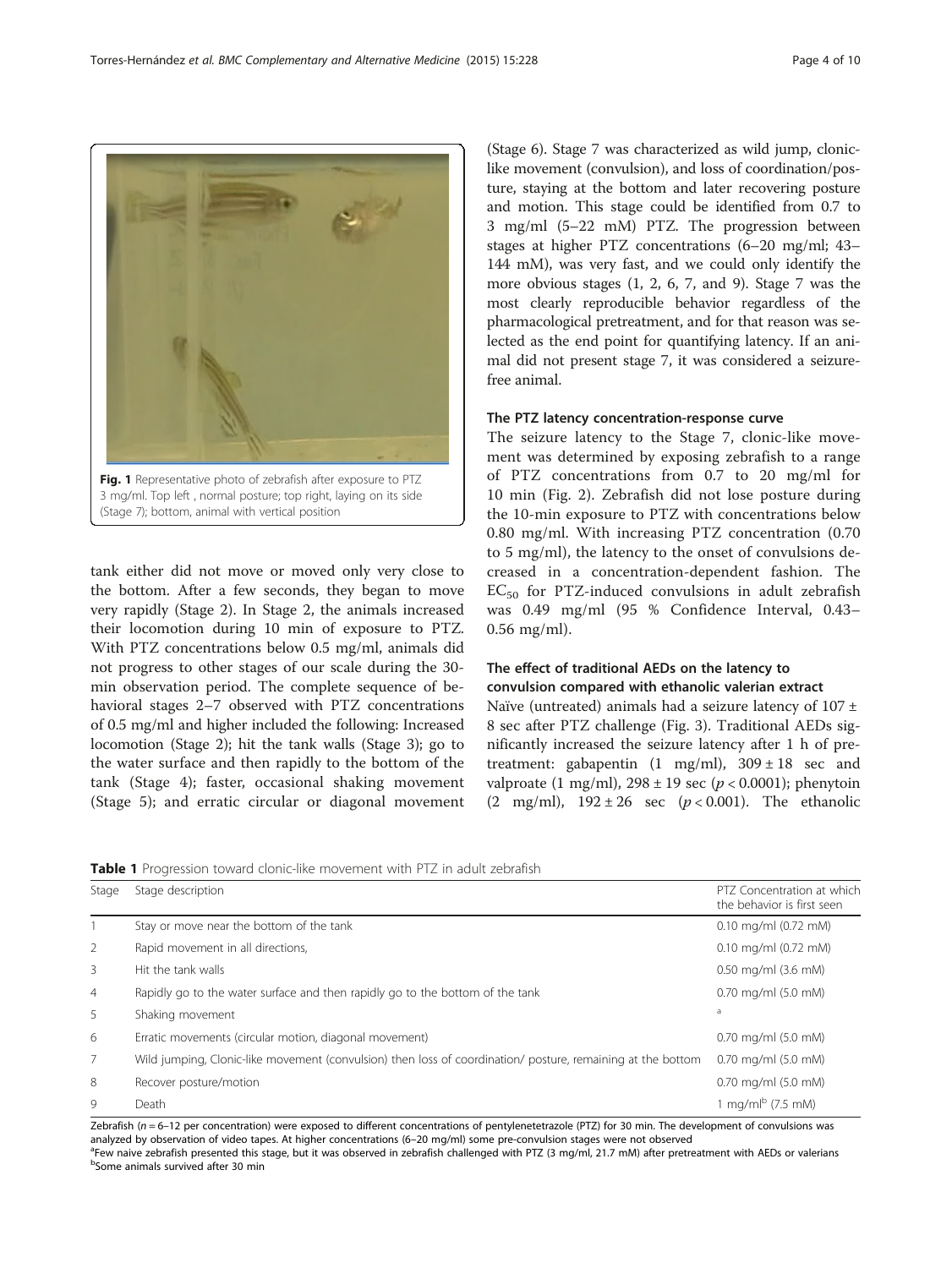<span id="page-4-0"></span>

valerian extract (1 mg/ml) increased the latency to  $375 \pm$ 32 sec, significantly greater than all other treatments compare with naïve fish ( $p < 0.0001$ ). Diluted ethanol (0.47 %), the solvent for the ethanolic valerian extract, did not show significant anticonvulsant properties.

# Concentration-response curves of valerenic acid and valerian extracts

The concentration dependency of the ability to delay the latency to convulsion was determined for valerenic acid and the two valerian extracts (Fig. [4](#page-5-0)). Zebrafish were pretreated for only three minutes with valerenic acid. Concentrations of 18.5 μg/ml and higher (ethanol 0.0059–1.4 %) significantly prolonged the latency to convulsion ( $p < 0.001$ ). Valerenic acid (VA) exhibited toxicity at 89.5 μg/ml and above, with fish exposed for longer than three minutes losing posture in the absorption chamber. The ethanolic valerian extract  $(Val<sub>F</sub>)$  was more potent than the aqueous extract  $(Val<sub>A</sub>)$ , and significantly increased the seizure latency at concentrations 0.50 mg/ml and higher (ethanol 0.23–0.93 %). These ethanol concentrations had no significant anticonvulsant properties (data not shown). The aqueous valerian extract also significantly increased the latency to convulsions at 5 mg/ml or higher ( $p < 0.05$ ). Aqueous extracts prepared from two separate harvests (2004 and 2008) had indistinguishable anticonvulsant effects on latency to PTZ challenge (Additional file [2\)](#page-7-0).

# Interactions of valerenic acid and valerian extracts with AEDs

The possibility that valerenic acid or the extracts (ethanolic or aqueous) could interact either positively or negatively with AEDs was tested by pretreating fish with drug mixtures containing AEDs and extracts prior to PTZ challenge (Fig. [5\)](#page-5-0). Minimally effective concentrations of valerenic acid (37 μg/ml) and valerian extracts (ethanolic extract, 0.5 mg/ml; aqueous extract, 5 mg/ml) were identified from the concentration-response study (unbroken horizontal line in Fig. [4\)](#page-5-0) and were combined with a sub-therapeutic concentration of phenytoin (1 mg/ml). The latency to convulsion in zebrafish treated only with phenytoin was not significantly different from

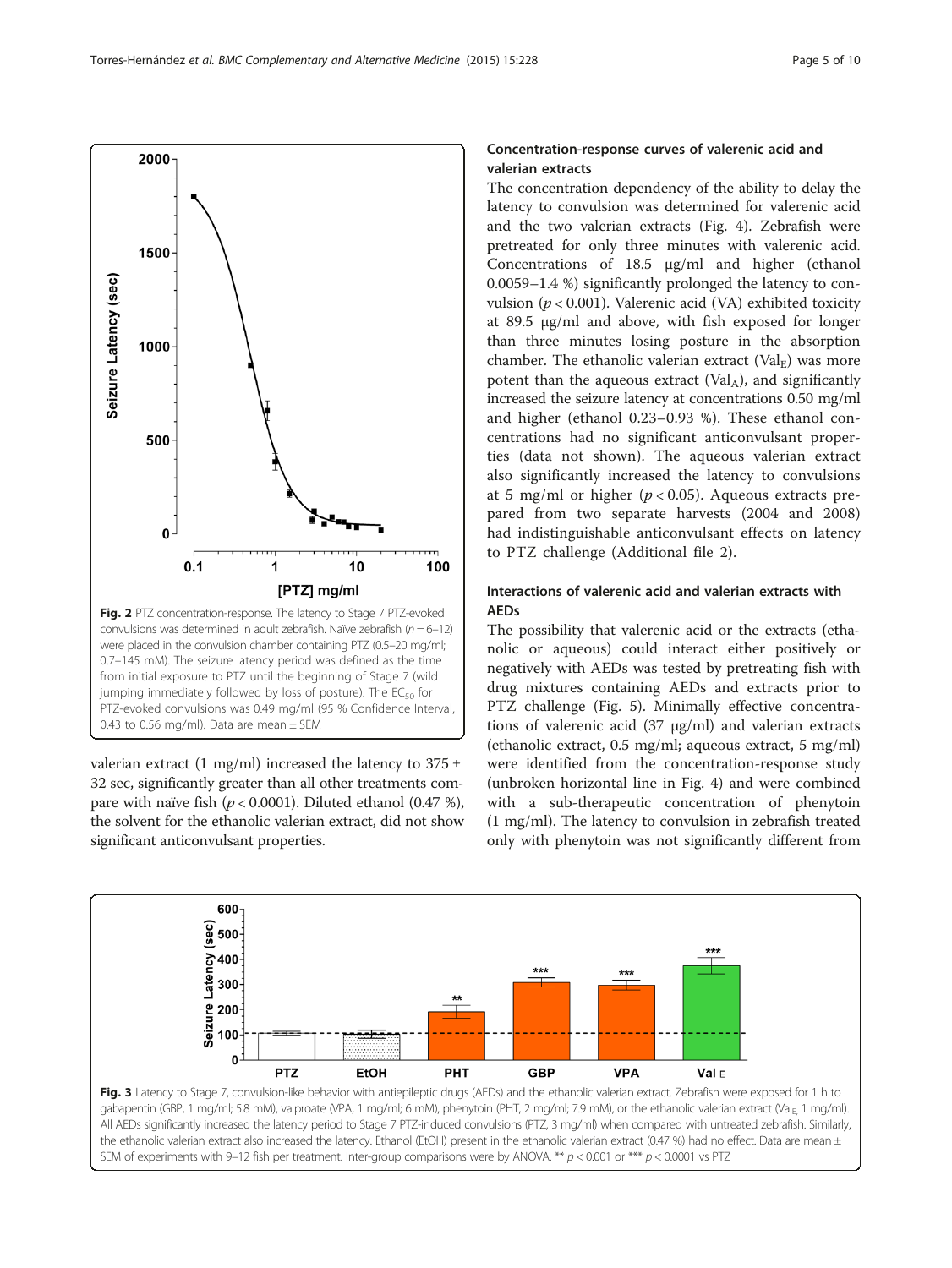<span id="page-5-0"></span>

exposed to valerenic acid (VA), ethanolic (Val<sub>E</sub>) or aqueous (Val<sub>A</sub>) valerian extracts followed by PTZ challenge. The dashed line represents the seizure latency in untreated fish. All values above the solid horizontal line are significantly different from untreated animals,  $p < 0.001$  or  $p < 0.0001$ . (Statistics were omitted for clarity). The threshold concentrations for significant increases in latency were 18.5 μg/ml for valerenic acid, 0.5 mg/ml for the ethanolic valerian extract, and 5 mg/ml for the aqueous valerian extract



increased the latency. In contrast, there was no further increase in latency when PHT was co-administered with Val<sub>A</sub> or before VA. **b** All treatments increased significantly the latency in comparison to untreated fish (PTZ). The combination of clonazepam (5 μg/ml; 0.02 mM) with valerenic acid (37 μg/ml), ethanolic valerian extract (1 mg/ml) or aqueous valerian extract (5 mg/ml) increased the anticonvulsant properties of the individual treatments (p < 0.001). The dashed line represents the seizure latency in untreated fish. Data are mean ± SEM from three experiments with 8-21 fish for each treatment, \*\*  $p < 0.01$  or \*\*\*  $p < 0.001$  or \*\*\*\*  $p < 0.0001$  vs untreated; +++  $p < 0.001$  vs treatments alone and PTZ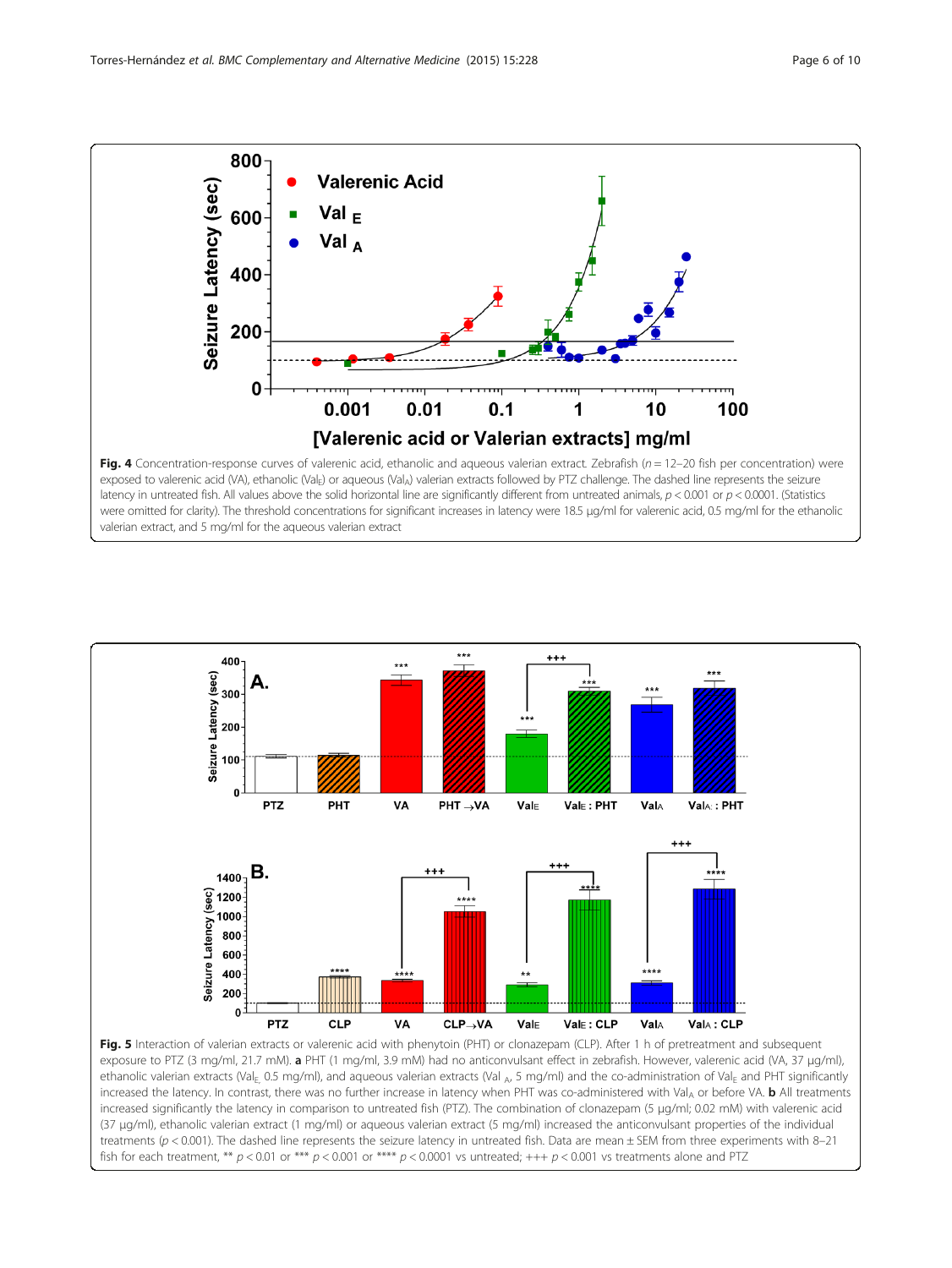untreated, naïve fish,  $112 \pm 5$  sec. After pretreatment with the ethanolic valerian extract, the latency was  $180 \pm$ 12 sec. Pretreatment with the mixture of sub-therapeutic phenytoin and the ethanolic valerian extract (Val<sub>E</sub>:PHT) significantly increased the latency to PTZ challenge to  $310 \pm 12$  sec, around three times that latency of naïve fish, and significantly different from the latency in the ethanolic extract alone ( $p < 0.0001$ ). In contrast, when the aqueous valerian extract was co-administered with phenytoin (Val<sub>A</sub>:PHT), the latency was not significantly different from those pretreated with the aqueous extract alone. Because of the toxicity of valerenic acid in adult zebrafish, fish were first exposed to phenytoin and then to valerenic acid (37 μg/ml) for five minutes (PHT  $\rightarrow$  VA), also failed to show a significant increase in latency compared with fish pretreated with valerenic acid alone  $(372 \pm 18 \text{ vs } 344 \pm 16 \text{ sec}, \text{ respectively}).$ 

In contrast with the modest interaction with phenytoin, valerenic acid and valerian extracts strongly potentiated the anticonvulsant effect of clonazepam  $(5 \mu g/ml)$ (Fig. [5b](#page-5-0)). Zebrafish pretreated with clonazepam and then with valerenic acid (CLP  $\rightarrow$  VA) significantly increased the latency to  $1054 \pm 59$  sec, compared with  $335 \pm 12$  sec in those pretreated with valerenic acid alone. The ethanolic valerian extract (1 mg/ml) combined with clonazepam significantly (Val<sub>E</sub> : CLP) increased the latency to  $1172 \pm 104$  sec compared with  $291 \pm 19$  sec in fish pretreated with the ethanolic valerian extract alone, or 373 ± 13 sec in fish pretreated with clonazepam alone, and  $102 \pm 4$  sec in untreated naïve animals. The aqueous valerian extract (5 mg/ml) combined with clonazepam (Val<sub>A</sub> : CLP) also significantly increased the latency to  $1284 \pm 102$  sec, compared with  $309 \pm 23$  sec for those pretreated with the aqueous extract alone. All combinations of clonazepam with valerenic acid or valerian extracts significantly ( $p < 0.0001$ ) potentiated the latency compared to pretreatments with each drug individually. Remarkably, nearly half of the fish (7/16) treated with the mixture of clonazepam and the aqueous valerian extracts did not present clonic-like movement followed by loss of posture during the 30 min observation period. They had normal or fast swimming behavior, and were recorded as seizure-free. All the animals treated with clonazepam plus valerian mixtures survived the half hour exposure to 3 mg/ml PTZ, compared with untreated animals, which only 35 % survived (unpublished data from our lab).

## HPLC analysis of aqueous and ethanolic valerian extracts

Valerenic acid was not detected in the aqueous valerian extract above the reporting limit (0.0051 mg/g of root) and the concentration of acetoxyvalerenic (0.090 mg/g) was lower than in the ethanolic extract (0.796 mg/g). However the amount of hydroxyvalerenic acid was similar in both extracts, 0.193 mg/g vs 0.206 mg/g in the ethanolic and aqueous extracts, respectively.

# **Discussion**

The zebrafish is an excellent animal model to study behavior and neurological diseases [[41](#page-9-0)–[43](#page-9-0)] including clonic-like behaviors [[35, 36\]](#page-8-0), and for screening potential anti-epileptic drugs [[37](#page-8-0)]. We demonstrated that valerenic acid and valerian extracts potentiate the antiepileptic activity of both commercial anticonvulsants phenytoin and clonazepam in adult zebrafish. The progression to PTZ-induced convulsions that we observed in adult zebrafish is very similar to that recently described by Mussulini et al. [[33\]](#page-8-0).

To our knowledge, there is no research demonstrating a possible beneficial interaction of valerian extract with antiepileptic drugs. We selected phenytoin and clonazepam, drugs from the first generation AEDs, because they still play an important role in the treatment of clonic convulsions [\[44, 45](#page-9-0)]. In the future valproate, gabapentin, and other AEDs should be tested. The positive interaction of ethanolic valerian extracts with phenytoin suggests that adequate concentrations of the ethanolic extract could enhance the effects of sub-therapeutic concentrations of phenytoin. Neither the aqueous valerian extracts nor valerenic acid interact with phenytoin. On the other hand, valerenic acid and both valerian extracts exhibited strong synergism with clonazepam. The mixture of valerians with clonazepam also reduced the risk of mortality in the zebrafish. This suggests that a clonazepam-valerian mixture could be neuroprotective.

In our experiments, the ethanol concentration used as a solvent for the alcoholic valerian extracts and valerenic acid did not have anticonvulsant properties. The final concentration of ethanol in the valerenic acid solution—that did not interact with phenytoin—was the same as the ethanol concentration in the valerian extracts that did interact positively. We do not know if a possible interaction of ethanol with some constituent of the extract are responsible of the observed synergism. Also, we cannot discard the possibility that ethanol could have an effect at higher concentrations in zebrafish or in other animal models. Ethanol reduced the duration of seizure induced by PTZ in mice and enhance the anticonvulsant properties of valproic acid [[46](#page-9-0)].

From the experiments performed, we cannot determine if the interactions between AEDs and extracts were pharmacokinetic, pharmacodynamic or both. Phenytoin in humans is metabolized principally by CYP2C9 and 2C19 [[47](#page-9-0)–[49](#page-9-0)], and clonazepam is metabolized by CYP3A and other P450 cytochrome enzymes [\[50](#page-9-0)]. Healthy volunteers have little direct effect on the enzymatic activity of CYP3A4 and CYP2D6 using valerian [\[51](#page-9-0)]. Studies in vitro with cultured human hepatocytes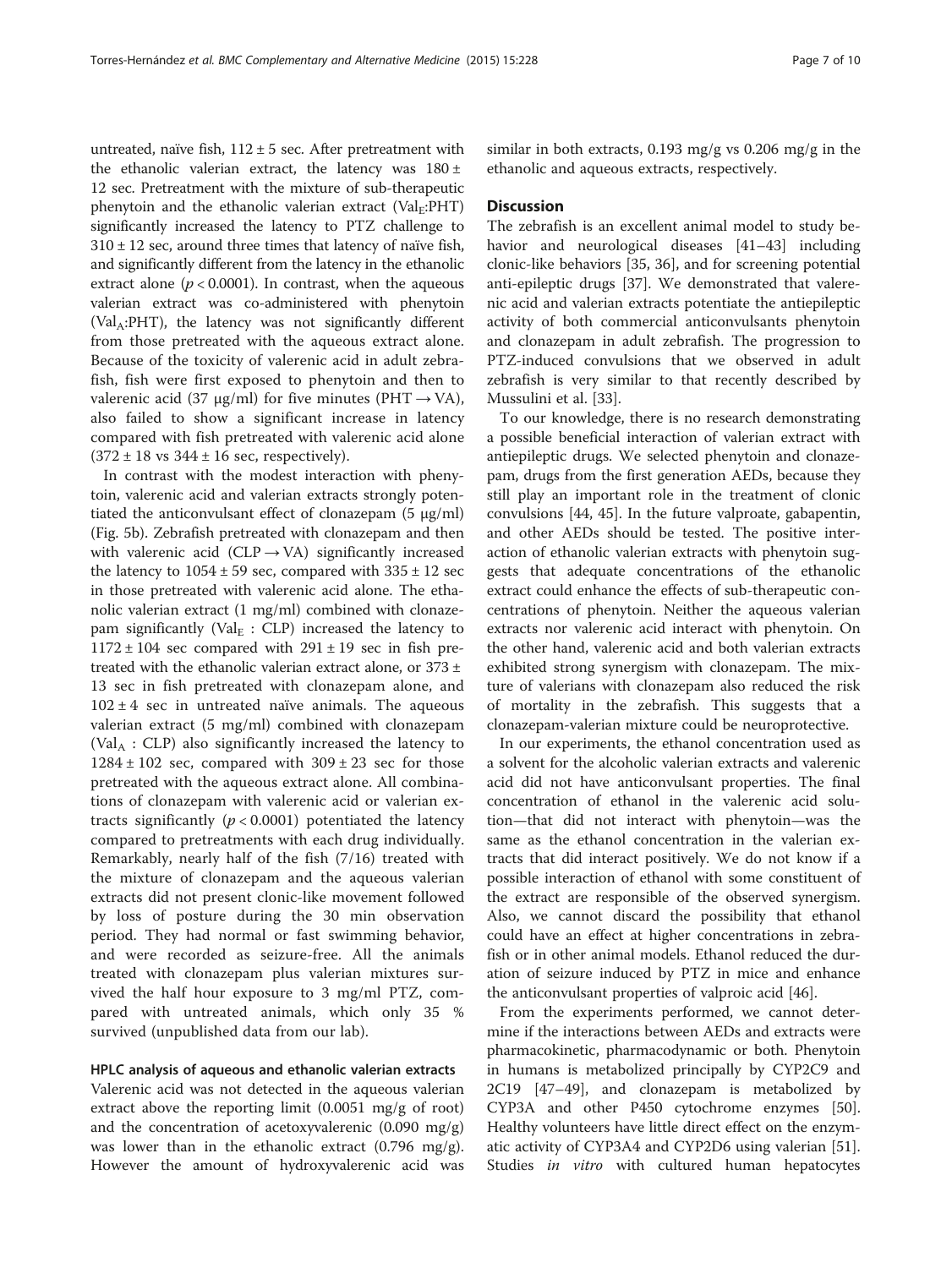<span id="page-7-0"></span>exposed to common valerian (187.5 μg/ml or 1875 μg/ml) reported induction of CYP2D6 and CYP3A4 but not CYP1A2 [\[52\]](#page-9-0). At lower concentrations, weaker induction of CYP2C19 and weaker inhibition of CYP2E1 was reported [[53](#page-9-0)]. Therefore, we think it is likely that pharmacodynamic interactions would better explain our results.

The compounds responsible for the anticonvulsant properties of valerian have not been identified, although many compounds have been identified in valerian extracts, including valepotriates, alkaloids, sesquiterpenes, alcohols, volatile oils, aromatic compounds and other polar and non-polar organic compounds [[26,](#page-8-0) [54](#page-9-0)]. The medicinal properties of valerian extracts is attributed to valerenic acid, one of the main components in valerian extracts [[30\]](#page-8-0). The HPLC analysis of valerian species present in our extracts found valerenic acid to be present in the ethanolic extract, in addition to hydroxyvalerenic acid and acetoxyvalerenic acid, but valerenic acid was not detected in the aqueous extract although both hydroxyvalerenic acid and acetoxyvalerenic acid were also present. Our data clearly show that pure valerenic acid has strong anticonvulsant properties, but both valerian extracts also have significant anticonvulsant activity. Moreover, the aqueous valerian extract, which did not contain valerenic acid, potentiated the effect of clonazepam more effectively than valerenic acid (Fig. [5b\)](#page-5-0). Thus, valerenic acid is not solely responsible for the anticonvulsant properties of valerian. It is unlikely that hydroxyvalerenic acid is the responsible component, since its concentration is roughly the same in both the aqueous and ethanolic extracts. It is possible that other compounds present in the extracts, or the interaction of various compounds are mainly responsible for the effectiveness of valerian extracts to delay the onset of seizure in fish. Two valerian species that do not contain valerenic acid, V. edulis and V. pavoniis, also have anticonvulsant properties [\[55](#page-9-0)–[57\]](#page-9-0).

This work required the development of a PTZ Convulsion Progression Scale for adult zebrafish. The progression toward convulsions was similar to that evoked by injecting adult zebrafish with kainate, an ionotropic glutamate agonist [\[58\]](#page-9-0). Our scale is quite similar to a recently published scale for adult zebrafish using a limited range of PTZ concentrations, 5–15 mM [[33\]](#page-8-0), whereas we examined concentrations up to 144 mM PTZ. There were several small differences in the behaviors reported. For examples, prior to the erratic movement at Stage 6 we clearly identified two stereotypical behaviors not previously reported, i.e., animals hit the tanks walls (Stage 3) and traveled from the bottom to the surface faster (Stage 4). We also noted that animals could recover posture and motion before death at concentrations of PTZ under 30 mM. We also observed that PTZ was not pro-convulsive at concentrations below 5.8 mM in the first 10 min, but promoted increased

locomotor activity, as has been previously reported [\[59](#page-9-0)]. Under our conditions, animals did not pass through all PTZ stages after some pretreatments, especially with higher concentrations. Therefore, we decided to use Stage 7 as the end-point to quantify the latency in all experiments.

The only way to assure that the animal have or not a seizure is with an electroencephalography recorded. A limitation in our study was the absence of the activity records and for these reason we named the fish behavior as clonic-like convulsion. If sedation is induced by the treatments, it could delay or masked the clonic-like convulsion. To minimize this possibility we assure that the animal had normal swimming or fast swimming pattern toward the clonic-like movement, whereas sedated animal usually did not move or had slow movement. We observed sedation in those fish treated with higher doses of the valerenic acid, valerian extracts or clonazepam but sedation was not observed at the doses used to determine if the interaction occurs between the treatments.

Our results demonstrated that adult zebrafish can tolerate higher concentrations of both PTZ and AEDs than previously reported for either larval zebrafish [\[38\]](#page-8-0) or for adult zebrafish [\[33, 35,](#page-8-0) [60, 61\]](#page-9-0). The age-dependent differences in drug response may be attributable to differences in body mass and metabolic capabilities, as has been observed in juvenile and adult rats [[62](#page-9-0)], and humans [\[63\]](#page-9-0).

# Conclusion

We demonstrate that PTZ challenge in adult zebrafish is a good animal model to study potential antiepileptic drugs. Valerenic acid and *Valeriana officinalis* (both aqueous and ethanolic extracts) increase the latency to PTZ-induced seizure in adult zebrafish in a concentration-dependent manner, with the ethanolic extract being more potent. Ethanolic valerian extracts strongly potentiate the antiepileptic effects of both phenytoin and clonazepam. All valerian preparations and valerenic acid interacted synergistically with a minimally effective concentration of clonazepam to strongly increase the latency to convulsions and improve survival. These results suggest possible new therapeutic alternatives for epileptic patients.

### Additional files

[Additional file 1:](http://www.biomedcentral.com/content/supplementary/s12906-015-0731-3-s1.pdf) Methodology Representative Schematic. Show the animals in the absorption chamber and Latency Challenge.

[Additional file 2:](http://www.biomedcentral.com/content/supplementary/s12906-015-0731-3-s2.tiff) Dose–response Curve aqueous extract Valerian harvest 2004 and 2008. The graph show seizure latency of animals pretreated with selected dose of extract prepared with different harvest roots (2004 and 2008).

#### Abbreviations

AEDs: Antiepileptic drugs; CLP: Clonazepam; PHT: Phenytoin; PTZ: Pentylenetetrazole; VA: Valerenic acid; Val<sub>E</sub>: Ethanolic Valerian extract; Val<sub>A</sub>: Aqueous Valerian extract; CYP: Cytochrome P450.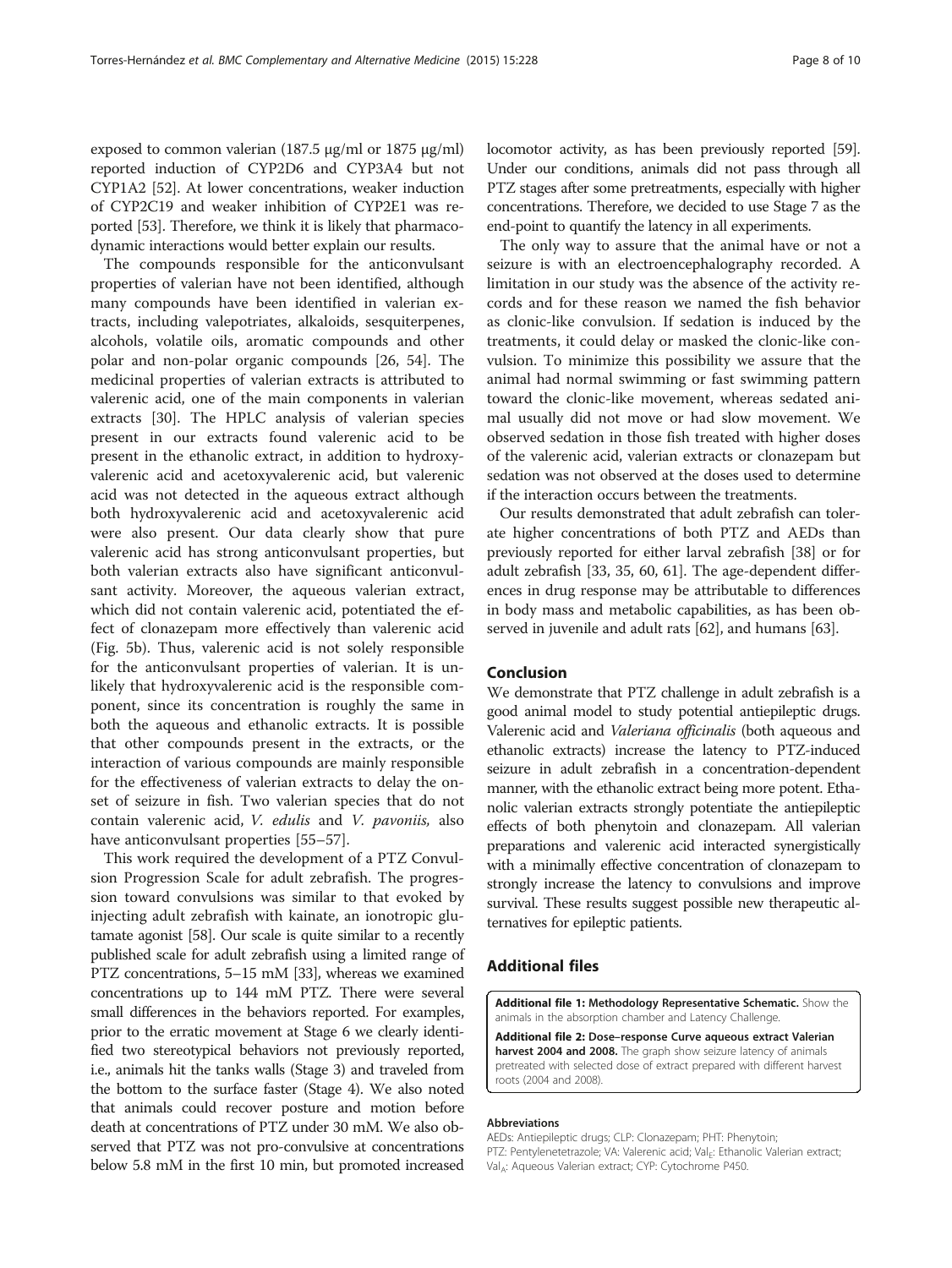#### <span id="page-8-0"></span>Competing interests

Part of this work was presented on 23<sup>rd</sup> Biennial Meeting ISN-ESN 2011; Athens, Greece on August 2011 by Bianca A. Torres-Hernández. The other authors have declared that no competing interests exist.

Authors' contributions

BTH conceived, designed and performed the experiments, collected and analyzed the data, and wrote the manuscript; LDV designed and participated in the concentration-response experiments for valerenic acid; JGO participated in the experiments design, helped in the data analysis and in the drafting of the manuscript. All authors read and approved the final manuscript.

#### Acknowledgements

The authors thank Dr. Philip Specht for comments and recommendations during the preparation of this article and Dr. Susan Corey for editorial assistance. Infrastructure support was provided in part by grants from the Research Centers for Minority Institution (RCMI/NIH Grant no. G12 MD007600). Lisa Del Valle-Mojica and Bianca A. Torres-Hernández received fund from the Institutional Minority Biomedical Research Support (MBRS-RISE) Program at the UPR-MSC (Grant: No. 2 R25 GM061838). The funders had no role in study design, data collection and analysis, decision to publish, or preparation of the manuscript. This research project is in partial fulfilment of the doctoral dissertation of Bianca A. Torres-Hernández.

### Received: 7 October 2014 Accepted: 18 June 2015 Published online: 14 July 2015

#### References

- Berg AT, Berkovic SF, Brodie MJ, Buchhalter J, Cross JH, van Emde Boas W, et al. Revised terminology and concepts for organization of seizures and epilepsies: report of the ILAE Commission on Classification and Terminology, 2005–2009. Epilepsia. 2010;51:676–85.
- 2. Epilepsy. [<http://www.who.int/mediacentre/factsheets/fs999/en/#>]
- 3. Schmidt D. Drug treatment of epilepsy: options and limitations. Epilepsy Behav. 2009;15:56–65.
- 4. Kwan P, Brodie MJ. Early identification of refractory epilepsy. N Engl J Med. 2000;342:314–9.
- 5. Cramer JA, Glassman M, Rienzi V. The relationship between poor medication compliance and seizures. Epilepsy Behav. 2002;3:338–42.
- 6. Chen H-F, Tsai Y-F, Lin Y-P, Shih M-S, Chen J-C. The relationships among medicine symptom distress, self-efficacy, patient-provider relationship, and medication compliance in patients with epilepsy. Epilepsy Behav. 2010;19:43–9.
- 7. Enríquez-Cáceres M, Soto-Santillana M. Non-compliance with pharmacological treatment in patients with epilepsy. Rev Neurol. 2006;42:647–54.
- Hessen E, Lossius MI, Reinvang I, Gjerstad L. Influence of major antiepileptic drugs on attention, reaction time, and speed of information processing: results from a randomized, double-blind, placebo-controlled withdrawal study of seizure-free epilepsy patients receiving monotherapy. Epilepsia. 2006;47:2038–45.
- 9. Luna-Tortós C, Fedrowitz M, Löscher W. Evaluation of transport of common antiepileptic drugs by human multidrug resistance-associated proteins (MRP1, 2 and 5) that are overexpressed in pharmacoresistant epilepsy. Neuropharmacology. 2010;58:1019–32.
- 10. Lazarowski A, Lubieniecki F, Camarero S, Pomata H, Bartuluchi M, Sevlever G, et al. Multidrug resistance proteins in tuberous sclerosis and refractory epilepsy. Pediatr Neurol. 2004;30:102–6.
- 11. McConnell BV, Applegate M, Keniston A, Kluger B, Maa EH. Use of complementary and alternative medicine in an urban county hospital epilepsy clinic. Epilepsy Behav. 2014;34:73–6.
- 12. Metcalfe A, Williams J, McChesney J, Patten SB, Jetté N. Use of complementary and alternative medicine by those with a chronic disease and the general population–results of a national population based survey. BMC Complement Altern Med. 2010;10:58.
- 13. Barnes PM, Bloom B, Nahin RL. Complementary and alternative medicine use among adults and children: United States. Natl Health Stat Report. 2007;2008:1–23.
- 14. Fasinu PS, Bouic PJ, Rosenkranz B. An overview of the evidence and mechanisms of herb-drug interactions. Front Pharmacol. 2012;3:69.
- 15. Lucas RA, Gilfillan DJ, Bergstrom RF. A pharmacokinetic interaction between carbamazepine and olanzapine: observations on possible mechanism. Eur J Clin Pharmacol. 1998;54:639–43.
- 16. Landmark Johannessen C, Patsalos PN. Interactions between antiepileptic drugs and herbal medicines. Boletín Latinoam y del Caribe Plantas Med y Aromáticas. 2008;7:108–18.
- 17. Kupiec T, Raj V. Fatal seizures due to potential herb-drug interactions with Ginkgo biloba. J Anal Toxicol. 2005;29:755–8.
- 18. Monograph. Monograph. Valeriana officinalis. Altern Med Rev. 2004;9:438–41.
- 19. Eadie MJ. Could valerian have been the first anticonvulsant? Epilepsia. 2004;45:1338–43.
- 20. Tagarelli G, Tagarelli A, Liguori M, Piro A. Treating epilepsy in Italy between XIX and XX century. J Ethnopharmacol. 2013;145:608–13.
- 21. Spinella M. Herbal medicines and epilepsy: the potential for benefit and adverse effects. Epilepsy Behav. 2001;2:524–32.
- 22. Miller LG. Herbal medicinals: selected clinical considerations focusing on known or potential drug-herb interactions. Arch Intern Med. 1998;158:2200–11.
- 23. Khayat Nouri MH, Abbas Abad AN. Gabaergic system role in aqueous extract of Valeriana officinalis L. root on PTZ-induced clonic seizure threshold in mice. African J Pharm Pharmacol. 2011;5:1212–7.
- 24. Rezvani ME, Roohbakhsh A, Allahtavakoli M, Shamsizadeh A. Anticonvulsant effect of aqueous extract of Valeriana officinalis in amygdala-kindled rats: possible involvement of adenosine. J Ethnopharmacol. 2010;127:313–8.
- 25. Hiller K-O, Zetler G. Neuropharmacological studies on ethanol extracts of valeriana officinalisL.: behavioural and anticonvulsant properties. Phyther Res. 1996;10:145–51.
- 26. Upton R, Petrone C (Eds): Valerian Root Valeriana Officinalis Analytical, Quality Control, and Therapeutic Monograph. Santa Cruz, CA: American Herbal Pharmacopoeia (AHP); 1999.
- 27. Patočka J, Jakl J. Biomedically relevant chemical constituents of Valeriana officinalis. J Appl Biomed. 2010;8:11–8.
- 28. Gao XQ, Björk L. Valerenic acid derivatives and valepotriates among individuals, varieties and species of Valeriana. Fitoterapia. 2000;71:19–24.
- 29. Khom S, Baburin I, Timin E, Hohaus A, Trauner G, Kopp B, et al. Valerenic acid potentiates and inhibits GABA(A) receptors: molecular mechanism and subunit specificity. Neuropharmacology. 2007;53:178–87.
- 30. Benke D, Barberis A, Kopp S, Altmann K-H, Schubiger M, Vogt KE, et al. GABA A receptors as in vivo substrate for the anxiolytic action of valerenic acid, a major constituent of valerian root extracts. Neuropharmacology. 2009;56:174–81.
- 31. Del Valle-Mojica LM, Ortíz JG. Anxiolytic properties of valeriana officinalis in the zebrafish: a possible role for metabotropic glutamate receptors. Planta Med. 2012;78:1719–24.
- 32. Circosta C, De Pasquale R, Samperi S, Pino A, Occhiuto F. Biological and analytical characterization of two extracts from Valeriana officinalis. J Ethnopharmacol. 2007;112:361–7.
- 33. Mussulini BHM, Leite CE, Zenki KC, Moro L, Baggio S, Rico EP, et al. Seizures induced by pentylenetetrazole in the adult zebrafish: a detailed behavioral characterization. PLoS One. 2013;8, e54515.
- 34. Afrikanova T, Serruys A-SK, Buenafe OEM, Clinckers R, Smolders I, de Witte P a M, et al. Validation of the zebrafish pentylenetetrazol seizure model: locomotor versus electrographic responses to antiepileptic drugs. PLoS One. 2013;8:e54166.
- 35. Wong K, Stewart A, Gilder T, Wu N, Frank K, Gaikwad S, et al. Modeling seizure-related behavioral and endocrine phenotypes in adult zebrafish. Brain Res. 2010;1348:209–15.
- 36. Baraban SC, Taylor MR, Castro PA, Baier H. Pentylenetetrazole induced changes in zebrafish behavior, neural activity and c-fos expression. Neuroscience. 2005;131:759–68.
- 37. Baxendale S, Holdsworth CJ, Meza Santoscoy PL, Harrison MRM, Fox J, Parkin C a, et al. Identification of compounds with anti-convulsant properties in a zebrafish model of epileptic seizures. Dis Model Mech. 2012;5:773–84.
- 38. Berghmans S, Hunt J, Roach A, Goldsmith P. Zebrafish offer the potential for a primary screen to identify a wide variety of potential anticonvulsants. Epilepsy Res. 2007;75:18–28.
- 39. Del Valle-Mojica LM, Cordero-Hernández JM, González-Medina G, Ramos-Vélez I, Berríos-Cartagena N, Torres-Hernández B, et al. Aqueous and ethanolic Valeriana officinalis extracts change the binding of ligands to glutamate receptors. Evid Based Complement Alternat Med. 2011;2011:Article ID 891819.
- 40. Gerlai R, Lee V, Blaser R. Effects of acute and chronic ethanol exposure on the behavior of adult zebrafish (Danio rerio). Pharmacol Biochem Behav. 2006;85:752–61.